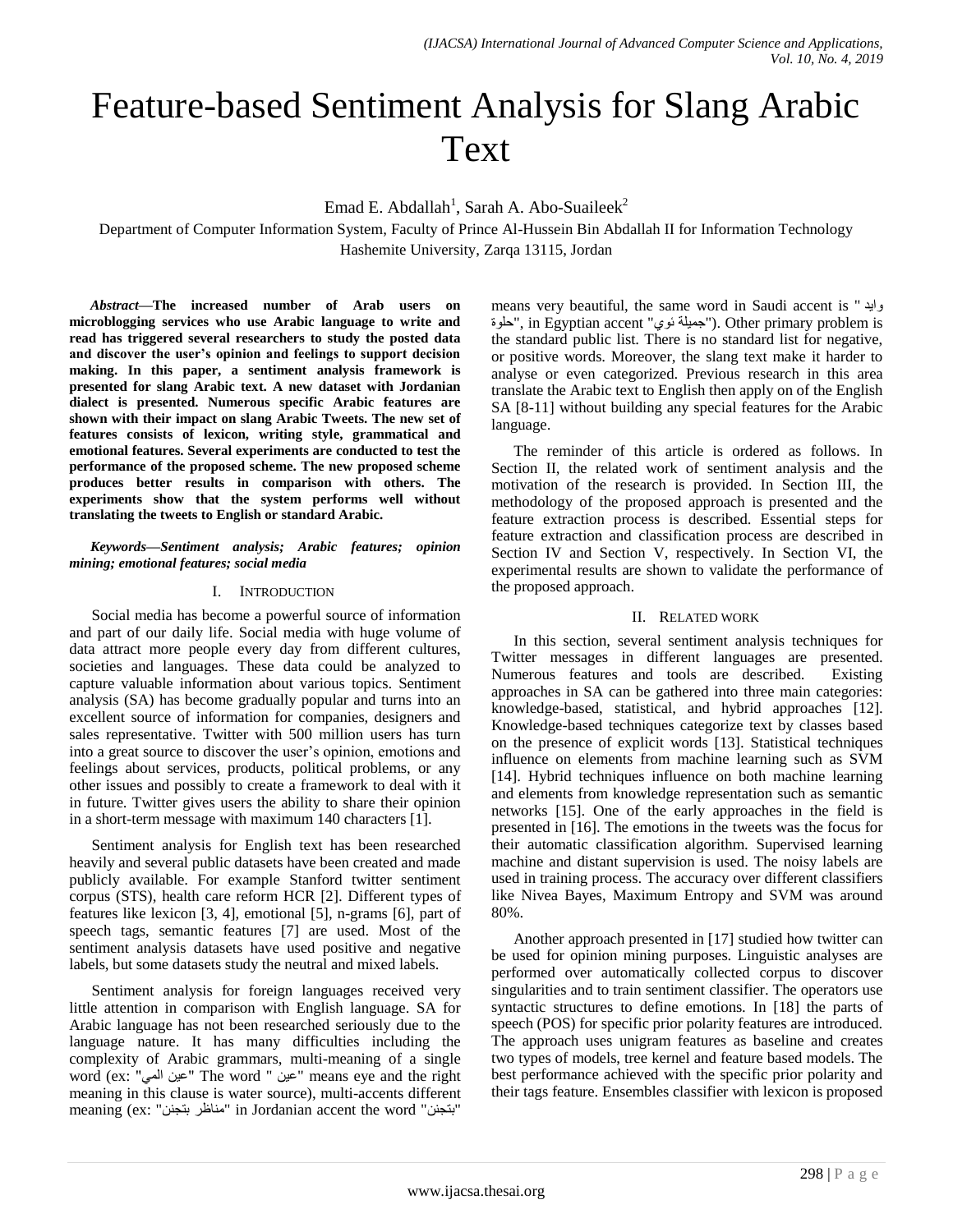in [19]. The experiments show that the best feature come from bag of words.

Linguistic features in sentiment analysis for English language are studied in [6]. The idea is to present a comparison between POS tags and different linguistic features like lexicons and microblogging features. The experiments show that the POS tags features alone is not powerful enough in comparison with a combination of linguistic features. The impact of semantic features on sentiment analysis area is studied in [8]. Three different sematic features are used for the analysis. The replacement, augmentation and the interpolation. The best results are achieved when interpolating the semantic concept into the unigram language model. The semantic features with the Unigrams and POS sequence are compared and the results show that the semantic feature model outperforms the Unigram and POS.

Two different languages in one application is presented in [20]. The Chinese and English tweets are studied in this approach. The IK Analyzer is employed as a tool for Chinese words segmentation, then the words are trimmed down and select some features using chi-square to modify the model. Comment reviews are collected from very popular movies. English comments are collected from Facebook and tweeter. The accuracy achieved by SVM is higher than N-gram classifier. The accuracy for English comments higher than Chinese comments. The problem of above is that the tweets are not collected based on specific trend hashtag in china or English languages.

Another approach that is built for two languages is presented in [21]. SA application is shown for English and Spanish languages using multilingual hybrid features and machine translated data. One of the interesting results is that the linguistic features is very helpful when moving to other language. However, some linguistic tasks like tokenization and remove stop words may have bad influence on performance. Additional results show that a list of expression that captor strength of polarity in the tweets can reached using unigram and bigram. They showed experimentally that combining the two languages using joint classifiers can assist to increase the performance by removing noisy features.

A language-independent framework is introduced to serve as classifier without giving much care to emotions in text [3]. Semi supervised heuristic labeling and content based features is used. The data set contain tweets in English, German, French and Portuguese languages. The approach achieved good results and it is possible to be applied on new languages.

Sentiment analysis from machine learning perspective for Arabic language is introduced in [10]. The collected dataset consist of 2591 tweet/comment from Twitter and Facebook. Bigram feature is the main feature for their research without creating special features designed for Arabic text. Attention for precision and recall are given special attention. The best results are achieved by SVM classifier.

Motivated by the need for Sentiment analysis approach designed for Arabic Language. We presents the first technique that deals with slang Arabic text in twitter with specific features designed for this purpose. The experiments show that the system performs well without translating the tweets to English or standard Arabic.

### III. METHODOLOGY

The novelty of our work concentrated on building a framework that deals with Arabic slang text that is wildly used on social media. Several specific Arabic features (SAF) categories is presented. Political Jordanian Arabic dataset (PJAD) is collected to be used for training and for simulation experiments. The dataset is collected using a specially developed tool called tweet collection tool (TCT). The performance of the proposed SFA is evaluated using several machine learning algorithms. Fig. 1 shows the main steps of the Arabic sentiment analysis process.

The Arabic special features are based on four categories: lexicon, writing style, grammatical, and emotional features. The PJAD is collected using a political trend hashtags in Jordan. The Dataset consist of 2000 randomly selected tweets with 1000 positive labels and 1000 negative labels.

#### *A. Tweet Collector Tool (TCT)*

In this section, the proposed TCT java tool is presented. The goal is create a complete tool that can be used by any language for sentiment analysis purposes. The tool consist of two main phases: tweets collection and features extraction. Tweet collection phase, the application enables the user to search for any specific hashtag or word and retrieve the collected tweets of any size (ex of hashtags: "كانة السعار# ","قمة عمان","#انتخابات". 2016 $\,$ "). The twitter API is used and it is optimized to use 4 secret keys, consumer key (API key), consumer secret (API secret), access token and access token secret. Fig. 2 shows a simple data flow of the twitter API. Second phase consist of extracting SAF from the collected dataset.



Fig. 1. Arabic Sentiment Analysis Process.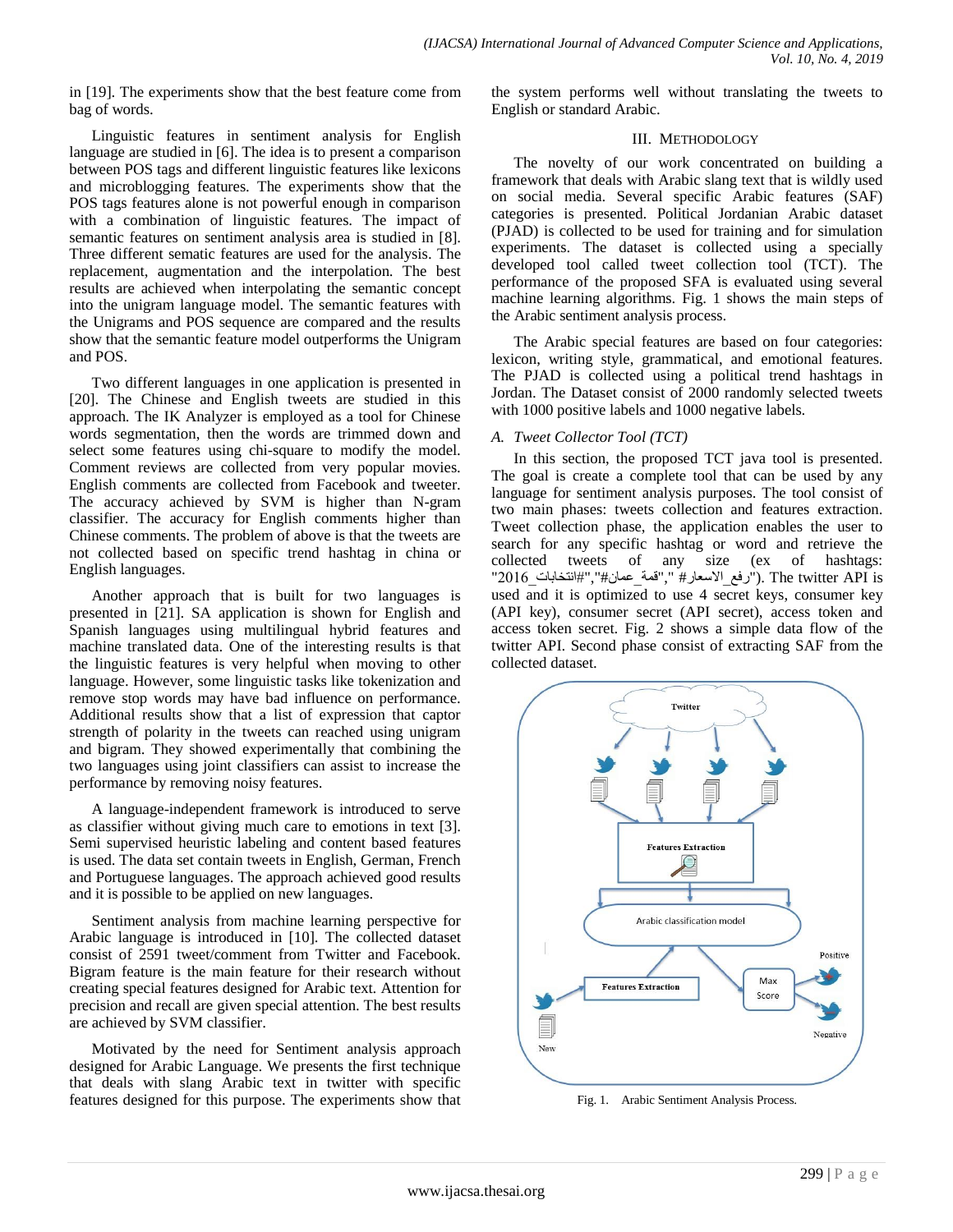### *B. Political Jordanian Arabic Dataset (PJAD)*

In this section, the PJAD is described; the new dataset topic is the parliamentary elections in Jordan. The tweets contains slang and standard Arabic text. The tweets have political theme and the tweeters use the Jordanian accent in their tweets. Labelling the extracted tweets is done throw several volunteers. Table I shows examples of the collected tweets with their labels. The Dataset consist of 2000 randomly selected tweets with 1000 positive labels and 1000 negative labels.

#### IV. FEATURES EXTRACTION

Features extraction is the process where important properties (features) are mined from the collected tweets. The features are used later for training purposes. Clearly, using the whole tweets is confusing and misleading to be used for training. The extracted features are mainly, a mix set of four categories: lexicon, writing style, grammatical, and emotional features. Combine all the four types of features are proved through experiments that can increase the classification performance.

# *A. Lexicon Features*

Arabic linguistic features are studied by digging deeply in the word-character structure and how it affects the results. The words state in each individual tweet is used [22] to extract five features: word count [23] character count, word length more than 5 characters, word length more than 6 characters and word length more than 9 characters.

#### *B. Writing Style Features*

A set of features are used to extract the user mood, user style and may extract a frequent characteristic of negative or positive text. The writing style feature consists of three groups of features: special characters, occurrences of punctuations and occurrences of digits.

# *C. Emotional Features*

Emotion side in tweets is very important factor to classify the tweets whether is it positive or negative. For Arabic language there is no standard lists for negative and positive emotions. Hence, we create our own lists. A special emotional feature is created to describe the main negative and positive words lists. It contains four features, positive words, negative words, combination of positive words, and combination of negative words. Table II shows an example of emotional features.

TABLE I. EXAMPLES OF NEGATIVE AND POSITIVE TWEETS IN PJAD

| <b>Polarity</b> | <b>Tweet</b>                                                                 |
|-----------------|------------------------------------------------------------------------------|
| Negative        | وخلى الحكومة ترفع لحد ما ربنا يرفعهم عنده                                    |
| Negative        | الله يرفع ضغظهم و يديق عليهم يارب                                            |
| Positive        | خير قدوة و خير مثال للعمل الذي يسعى الى رفع مكانه الفرد في مجتمعه            |
| Positive        | اطال الله عمرك وابقاك ذخرا للعلم وللاردن مولاي                               |
| Positive        | أعجز عن وصف بليق بحق هذا الرجل                                               |
| Negative        | مابيجي الفساد غير من اشكالك المواطن الفاسد بنحبس وبنعرف بس انتو مش<br>مبينين |

# *D. Grammatical Features*

Grammatical features describe the grammars that are used in Arabic tweets. It consists of seven grammar roles. The features are Kan and sisters (واخواتها كان), Enna and sisters (أن اٖات٘اخٗ(, preposition, Plural Words, preposition, Question words and the exception word feature. In English sentiment analysis, the preposition stop words are removed. On Arabic Language it is not easy to remove preposition stop or deals with them as stop words because it is a primary part of Arabic statement.

#### V. CLASSIFICATION

Classification refers to extract models that recognize significant data from classes [24]. The models define data category and classes' labels. Classification helps to determine unseen information which yield to better understanding for the data. Classification has two primary steps: Learning step and classification step. In the learning step, the model is built using several training examples form the dataset. The training examples contains two divided entities with their related features and end with the class label. Fig. 3, depicts a simplified example of the training phase. The classifier model produce general rules to be able to classify new tweet to positive or negative in the future. Testing phase evaluate a new set of data using the extracted rules that are defined from the learning phase. The performance of the classifier is evaluated in terms of classification accuracy.

Several machine learning classifiers are employed including Random forest (RF), Regression (CVR), Dagging, Multi-Class-Classifier (MC), Simple Logistic (SL), Naïve-Bayes (NB) and the MultiBoost.



Fig. 2. Twitter API Data Flow.

TABLE II. EMOTIONAL FEATURES

| <b>Emotional Features</b>     | Example                                                                             |  |  |  |
|-------------------------------|-------------------------------------------------------------------------------------|--|--|--|
| Positive words feature        | خير , نشيطة, سعيد , سعيدة , فرح , متفائل , طموح<br>. حلم مودة موده . تعاون . املّ   |  |  |  |
| Negative words feature        | حرام للاسف فاتورة مشاكل اقتصاد فساد<br>مش , حر امية , ر اجعون                       |  |  |  |
| Combination of positive words | يحتار - عدو ك ـ صـادقين مـع ـ معلو مـه ممتاز ة ـ معك حق<br>جمبل جدا. الله ببعدنا    |  |  |  |
| Combination of Negative words | پوکل هوی ارتفاع والله حر ام حر ام علیکم<br>المحر وقات .<br>ما بتخافوا ٬ جميلة الدعم |  |  |  |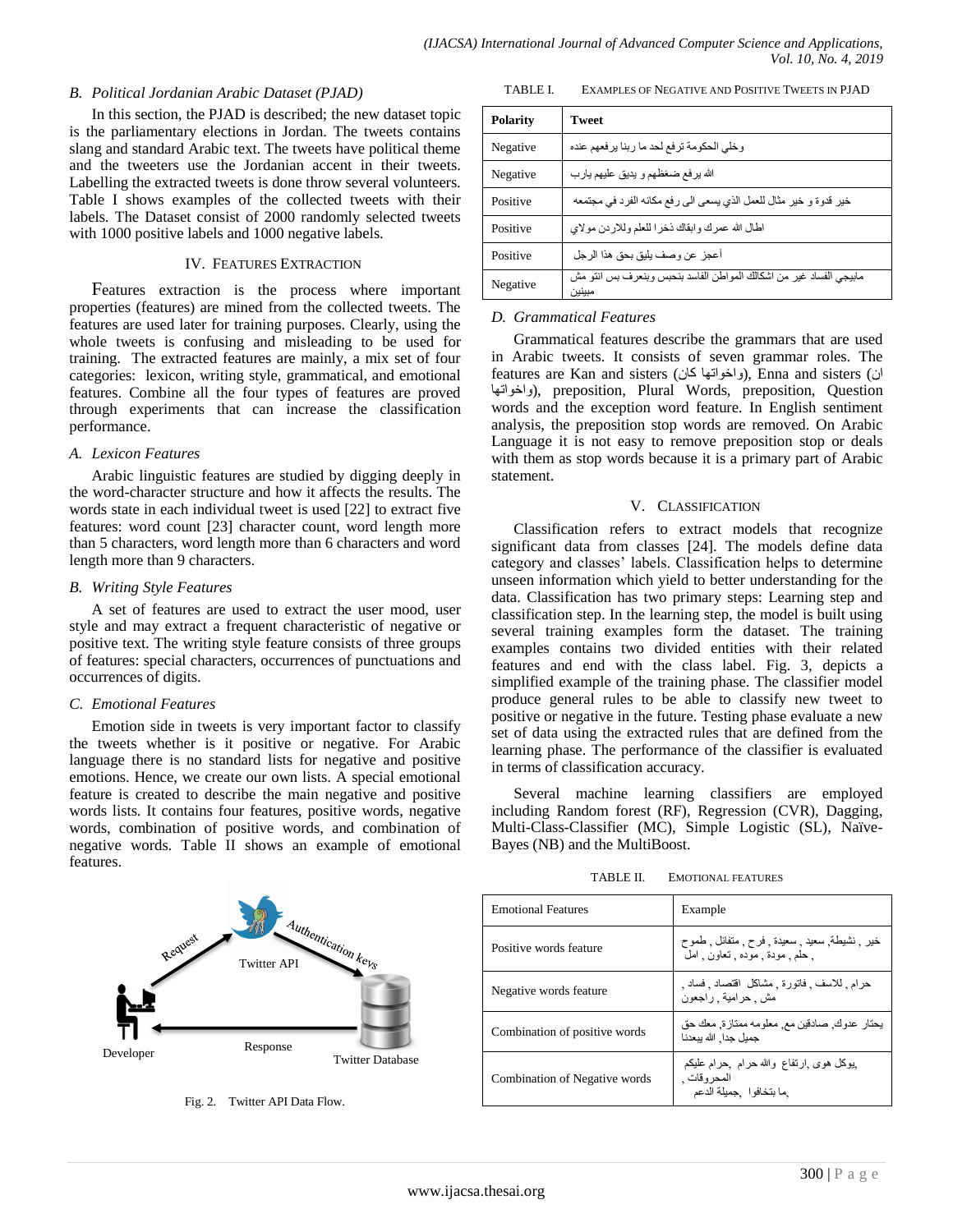

Fig. 3. Example of the Training Phase.

The performance of the classifiers is assessed in terms of classification accuracy, average false positive rate, recall, precision, and f − measurements. Classification accuracy is calculated as the number of correctly classified tweets against the total number of tested tweets.

#### $Accuracy =$ Number of of correctly classified tweets Total number of tested tweets

False positive rate (FPR) is calculated as the percentage of all tweets anticipated incorrectly against the sum of the true negatives (TN) and the false positives (FP). The recall or true positive rate (TPR), is the percentage of positives that are correctly identified. It is calculated as the percentage of all tweets anticipated correctly against the sum of the true positive (TP) and the false negative (FN)

$$
Recall = TPR = \frac{TP}{TP + FN}
$$

Precision is the number of items correctly labeled as to the positive class divided by the total number of elements labeled as belong to the positive class. F-measurements is the average of the recall and precision.

$$
Precision = \frac{TP}{TP + FP}
$$

#### VI. EXPERIMENTAL RESULTS

Several experiments were conducted to test the performance of the proposed scheme. Numerous feature selections and classification techniques are shown. We demonstrated the potential and the much-improved potential and the much-improved performance of the proposed technique. The new proposed PJAD dataset is used for the simulation experiments.

#### *A. Experiment 1: Hold-Out Test*

In this test, we partitioned the 2000 tweets into two independent datasets. Nearly 70% of the tweets (1400 tweets) are used to train the classifiers and build the classification model. The testing tweets (30%) are then used by the classification model. The anticipated tweets are compared with the right class and the accuracy is calculated. Table III show the number of tweets that are correctly classified, not classified correctly classified, true positive rate (TPR) and false positive rate (FPR) for each classifier. Best results are achieved by Simple Logistic classifier (71.5%), TPR (0.715) and low FPR (0.288) due to the given weights for features like liner function tends (see Fig. 4 for accuracy comparisons). Fig. 5, 6 and 7 depict the detailed analysis, we show the F-measurements, recall, and Precision over four classifiers with 70% - 30% holdout-test.

TABLE III. ACCURACY RESULTS WITH PERCENTAGE SPLIT. (30% OF THE TWEETS ARE USED FOR TESTING)

| <b>Classifier</b>     | <b>Accuracy</b> | Correctly<br>class. | <b>Miss</b><br>class. | <b>TPR</b> | <b>FPR</b> |
|-----------------------|-----------------|---------------------|-----------------------|------------|------------|
| <b>NB</b>             | 66.5%           | 400                 | 201                   | 0.665      | 0.325      |
| <b>AdaBoost</b><br>M1 | 69.66%          | 419                 | 182                   | 0.697      | 0.303      |
| Simple<br>Logistic    | 71.5%           | 430                 | 171                   | 0.715      | 0.288      |
| <b>SVM</b>            | 70.66%          | 425                 | 176                   | 0.707      | 0.293      |



Fig. 4. Correctly and Incorrectly Classified Tweets with 70% SPLIT.



# **F-measurements**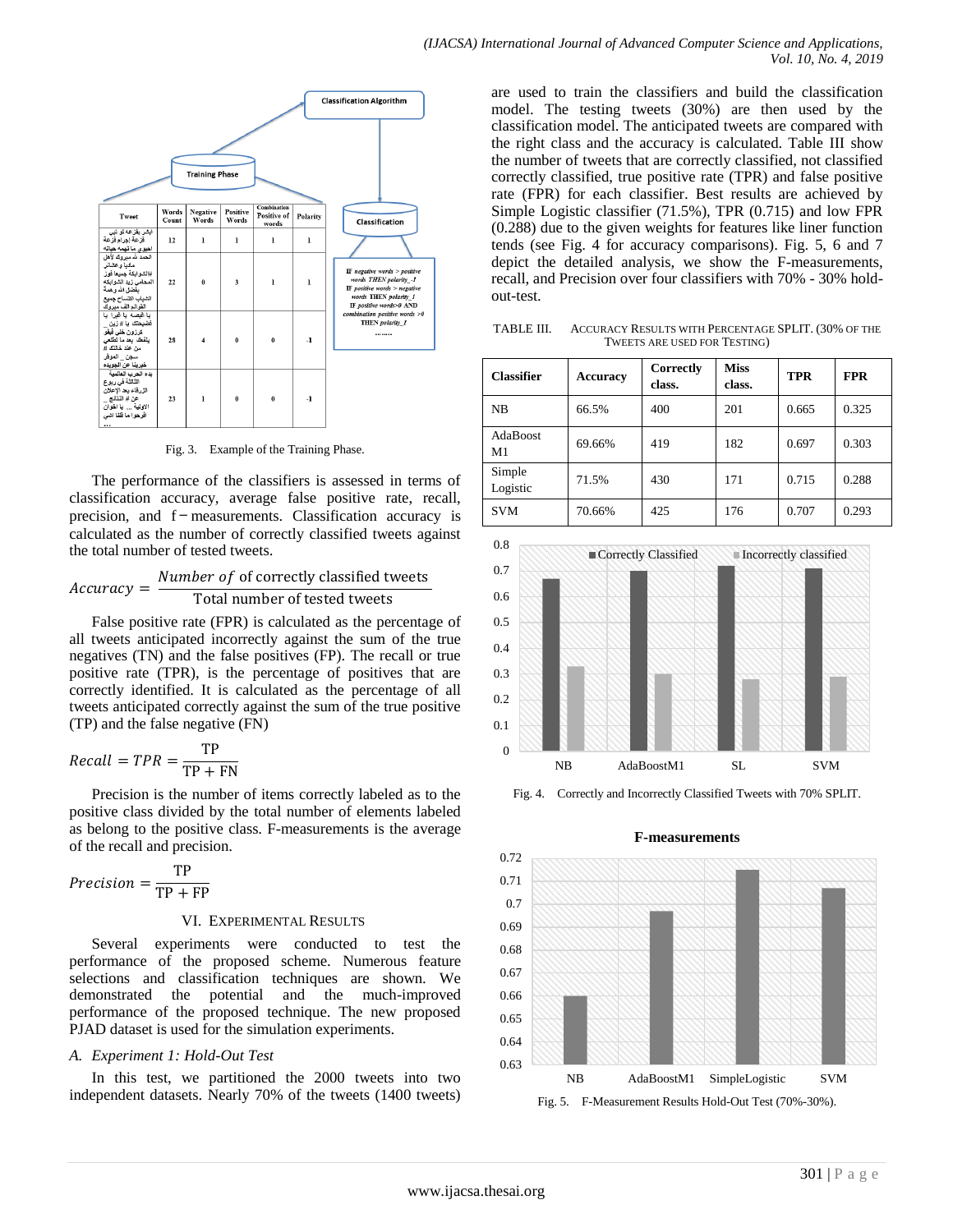

For the second experiment, all the 2000 tweets of the dataset are used and divided into ten separate sets where nine of them are used for training and the tenth one is used for testing. The algorithm runs for ten times and the average accuracy across all the folds is calculated.

The accuracy of the correctly and incorrectly classified instances is presented in Fig. 8. Clearly, the results are acceptable for all classifiers taking into consideration that some tweets are confusing where the tweets are neutral. Table IV shows the number of tweets that are correctly classified, not classified correctly classified, true positive rate (TPR) and false positive rate (FPR) for each classifier. Best results are achieved by Dagging classifier (72.83%), TPR (0.728) and low FPR (0.272) due to it is training over SVM classifier. Several classifiers are presented to prove that the extracted features are effective and the system perform well with any classifier. Fig. 9, 10 and 11 depict the detailed analysis, we show the Fmeasurements, recall, and precision over several classifiers with 10 cross validation.

The cross-validation test results are often less than the holdout test as the procedure used with the cross-validation test is to test the datasets ten times rather than one time for hold-out

test. However, the results remain even with small increase. There are no unnatural changes between the two validation tests.



Fig. 8. Correctly and Incorrectly Classified Tweets with Cross Validation (10-Cross)

TABLE IV. ACCURACY RESULTS WITH PERCENTAGE SPLIT. (30% OF THE TWEETS ARE USED FOR TESTING)

| <b>Classifier</b> | <b>Accuracy</b> | Correctly<br>classified | <b>Miss</b><br>classified | <b>TPR</b> | <b>FPR</b> |
|-------------------|-----------------|-------------------------|---------------------------|------------|------------|
| <b>NB</b>         | 72.33%          | 1446                    | 553                       | 0.723      | 0.277      |
| AdaBoostM1        | 72.48%          | 1449                    | 550                       | 0.725      | 0.275      |
| RF                | 70.33%          | 1406                    | 593                       | 70.3       | 0.297      |
| <b>CVR</b>        | 72.43%          | 1448                    | 551                       | 0.724      | 0.275      |
| Digging           | 72.83%          | 14456                   | 553                       | 0.728      | 0.272      |
| MC                | 72.33%          | 1446                    | 553                       | 0.723      | 0.277      |
| SL.               | 71.93%          | 1438                    | 553                       | 0.719      | 0.281      |
| <b>SVM</b>        | 72.43%          | 1448                    | 551                       | 0.724      | 0.276      |

#### **F-measurement**



Fig. 9. F-Measurement Performance Over 2000 Tweets (10-Cross).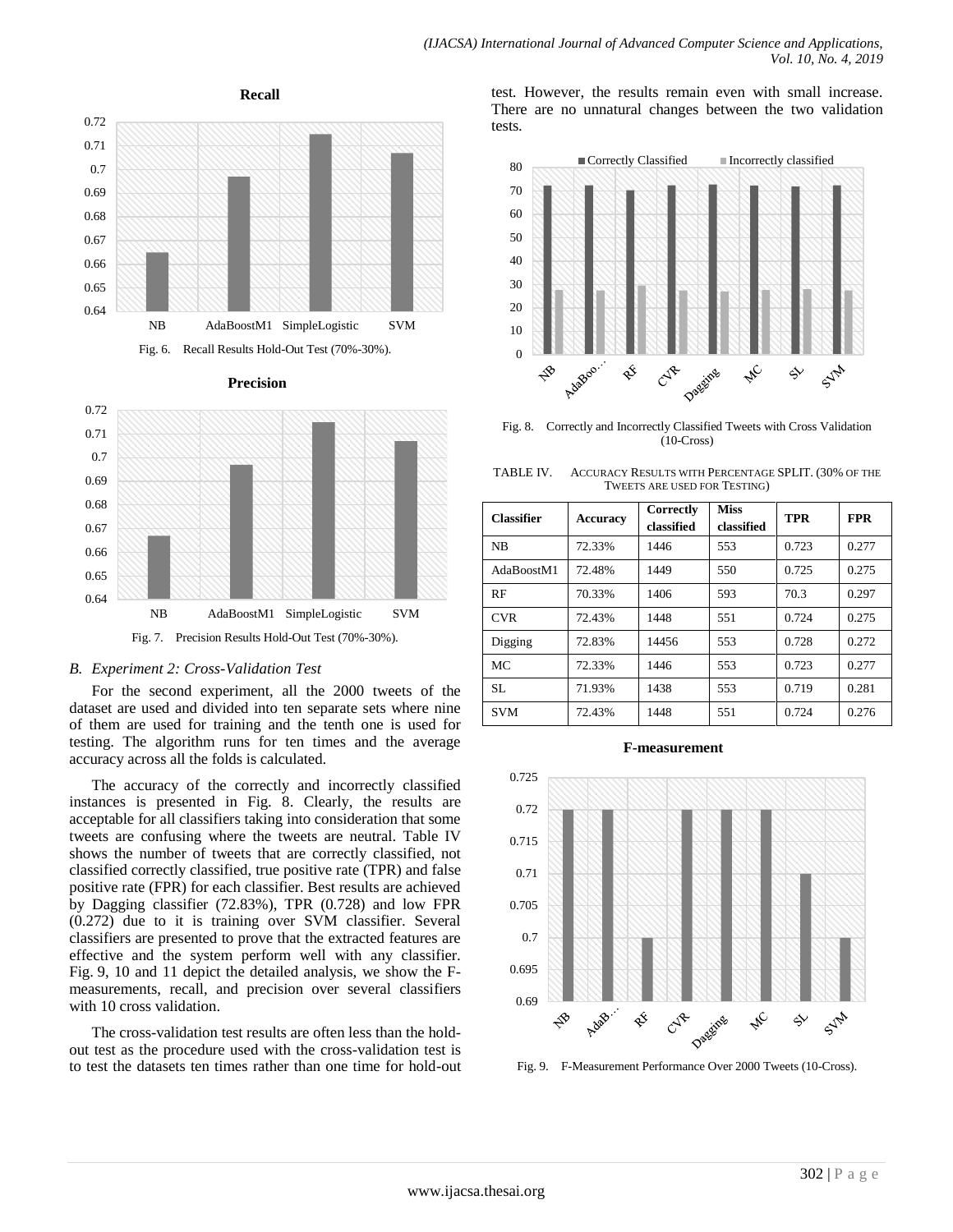

Fig. 10. Recall Performance Over 2000 Tweets (10-Cross).



Fig. 11. Precision Performance Over 2000 Tweets (10-Cross).

It is clear from the tables above that the proposed features set is powerful for distinguishing between the positive and negative tweets with a performance accuracy of 72% and low FPR of 2%. In general, the proposed features set is proved to be effective to this problem with acceptable accuracy rate (considered high) taking into consideration, the tweets are randomly chosen and never been filtered. Moreover, the neutral tweets need to be classified as positive or negative tweet and this might confuse any trained classifier. Some Arab tweets authors have positive and negative opinion in the very same tweet, making the tweet classification is quite difficult. Different writing behaviors for each writer and the baffling words in Arabic language makes it a challenging task to recognize whether the tweet is positive or negative.

#### VII.CONCLUSION

A new sentiment analysis framework for Arabic language is proposed. The main attractive idea of the new schema is the Arabic features that deals with the complexity of the language. Four general features categories are proposed including lexicon, grammatical, writing style, and emotional features. Several numerical experiments were performed to demonstrate the potential and the much-improved performance of the proposed method. The best results achieved by Dagging

classifier for political data set gathered with Jordanian accent. For future work, it would be interesting to analyze the relationship among the number of features used, classification technique and the correctly classified tweets.

#### **REFERENCES**

- [1] Fernández-Gavilanes, M., Álvarez-López, T., Juncal-Martínez, J., Costa-Montenegro, E. and González-Castaño, F.J., "Unsupervised method for sentiment analysis in online texts," Expert Systems with Applications, 58, 57-75. (2016).
- [2] Saif, H., Fernandez, M., He, Y., & Alani, H. "Evaluation datasets for Twitter sentiment analysis: A survey and a new dataset, the STS-Gold" (2013).
- [3] Xiang, B., Zhou, L., & Reuters, T. "Improving twitter sentiment analysis with topic-based mixture modeling and semi-supervised training." ACL, 2, 434-439. (2014).
- [4] Mohammad, S. M., Kiritchenko, S., & Zhu, X." NRC-Canada: Building the state-of-the-art in sentiment analysis of tweets." arXiv preprint arXiv:1308.6242. (2013).
- [5] Kouloumpis, E., Wilson, T., & Moore, J. D. "Twitter sentiment analysis: The good the bad and the omg!" Icwsm, 11, 538-541. (2011).
- [6] Pak, A., & Paroubek, P., "Twitter as a corpus for sentiment analysis and opinion mining" In LREc, 10, 1320-1326. (2010).
- [7] Saif, H., He, Y., & Alani, H. "Semantic sentiment analysis of twitter." International Semantic Web Conference Springer Berlin Heidelberg. 508- 524, (2012).
- [8] Nabil, M., Aly, M., & Atiya, A. F. "Astd: Arabic sentiment tweets dataset." Proceedings of the 2015 Conference on Empirical Methods in Natural Language Processing. 2515-2519. (2015).
- [9] Al-Kabi, M. N., Gigieh, A. H., Alsmadi, I. M., Wahsheh, H. A., & Haidar, M. M. "Opinion mining and analysis for arabic language. "International Journal of Advanced Computer Science and Applications (IJACSA), SAI Publisher. 5(5). (2014).
- [10] Rushdi-Saleh, M., Martín-Valdivia, M. T., Ureña-López, L. A., & Perea-Ortega, J. M. "Bilingual experiments with an arabic-english corpus for opinion mining." Recent Advances in Natural Language Processing, RANLP. (2011).
- [11] Hamed, A. R., Qiu, R., & Li, D. "Analysis of the relationship between Saudi twitter posts and the Saudi stock market." .Seventh International Conference on Intelligent Computing and Information Systems (ICICIS) . 660-665. (2015).
- [12] Cambria, E., Schuller, B., Xia, Y., & Havasi, C. "New avenues in opinion mining and sentiment analysis." IEEE Intelligent Systems, 28(2), 15-21.  $(2013)$
- [13] Ortony, A. C., & Collins, G. A. The cognitive structure of emotions. 1st edition 1988. Cambridge Univ. Press.
- [14] Kim, S. M., & Hovy, E. "Identifying and analyzing judgment opinions." Proceedings of the main conference on Human Language Technology Conference of the North American Chapter of the Association of Computational Linguistics , 200-207, (2006).
- [15] Cambria, E., & Hussain, A. Sentic computing: Techniques, tools, and applications 2ed edition 2012. Springer Science & Business Media.
- [16] Go, A., Bhayani, R., & Huang, L. "Twitter sentiment classification using distant supervision." CS224N Project Report, Stanford, 1, 12. (2009).
- [17] Narr, S., Hulfenhaus, M., & Albayrak, S." Language-independent twitter sentiment analysis." Knowledge Discovery and Machine Learning (KDML), LWA, 12-14. (2012).
- [18] Agarwal, A., Xie, B., Vovsha, I., Rambow, O., & Passonneau, R. "Sentiment analysis of twitter data." Proceedings of the workshop on languages in social media Association for Computational Linguistics. 30- 38, (2011).
- [19] Da Silva, N. F., Hruschka, E. R., & Hruschka, E. R. "Tweet sentiment analysis with classifier ensembles." Decision Support Systems, 66, 170- 179. (2014).
- [20] Yan, G., He, W., Shen, J., & Tang, C."A bilingual approach for conducting Chinese and English social media sentiment analysis." Computer Networks, 75, 491-503. (2014).